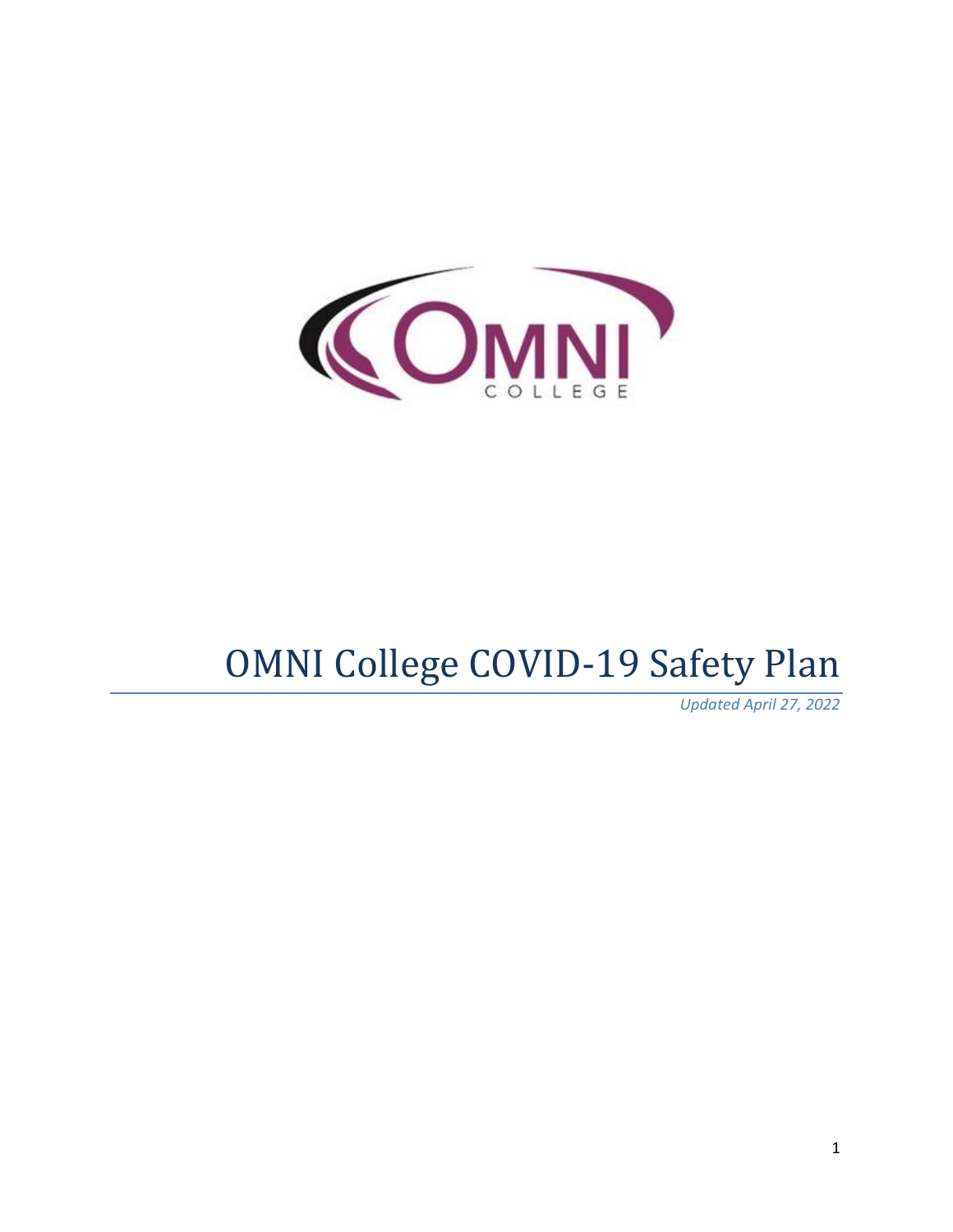# **Table of Contents**

| First Level of protection (elimination): Limiting the number of people on campus |                |
|----------------------------------------------------------------------------------|----------------|
| Work From Home                                                                   | 4              |
| <b>Class Size Reduction</b>                                                      | 4              |
| <b>Visitors</b>                                                                  | 4              |
| Second Level Protection (engineering): Barriers and Partitions                   | 5              |
| Third Level of Protection (Administrative)                                       | 5              |
| Monitoring of Staff and Students                                                 | 5              |
| <b>Physical Distancing</b>                                                       | 6              |
| Sanitization                                                                     | 6              |
| <b>Staff and Student Hygiene</b>                                                 | $\overline{7}$ |
| Personal Protective Equipment                                                    | $\overline{7}$ |
| When using a mask:                                                               | 7              |
| If Faculty, Staff or Students Develop Symptoms While At The Institution          | 8              |
| If Faculty, Staff or Students Develop Symptoms While Away From The Institution   | 9              |
| Academic Concession Due to COVID-19                                              | 9              |
| When can someone return to school if they have been required to self-isolate?    | 10             |
| In the event of an outbreak                                                      | 10             |
| Pre-Arrival Planning & Post Arrival Supports:                                    | 11             |
| International Students Entering Into Canada                                      | 11             |
| Mental Health and COVID-19                                                       | 11             |
| Staying In Contact During Quarantine                                             | 11             |
| Safety Roles & Responsibilities:                                                 | 12             |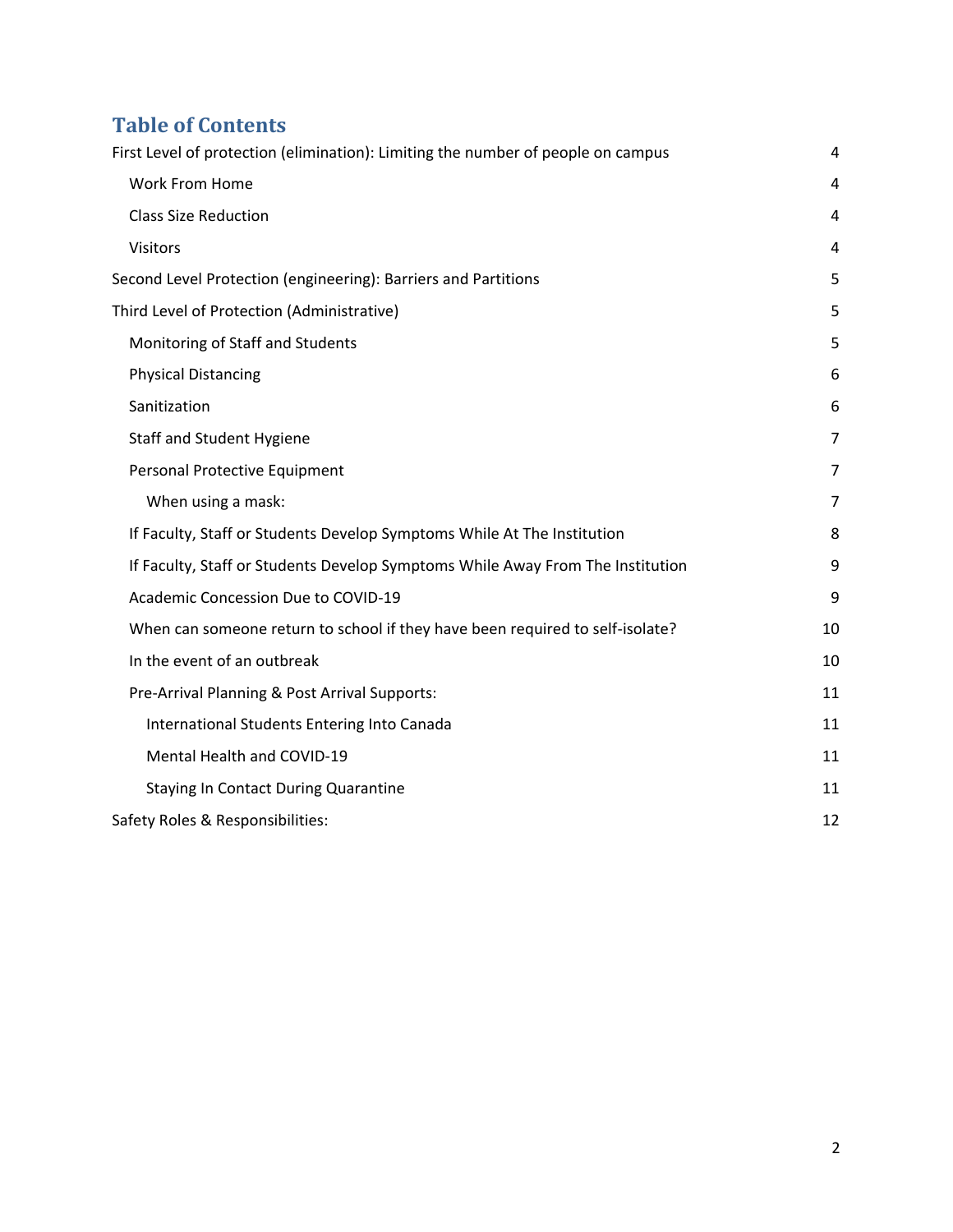# COVID-19 Safety Plan

OMNI College is committed to maintaining the health and safety of all staff, students, faculty and the general public as well. The following guidelines and policies have been created to provide information and resources to assist all staff, students, faculty and visitors in ensuring the risk of exposure to the virus that causes COVID-19 is minimized at OMNI College.

This safety plan is reviewed periodically (at minimum once every month) and is updated as needed. Training sessions and inspections are recorded digitally and saved to the OMNI server.

**First and foremost, any individuals experiencing any of the below symptoms or who may have been in close contact with someone with COVID-19 recently are asked to please do NOT come to OMNI College.** 

#### Symptoms of COVID-19:

Excerpted from the [canada.ca](https://www.canada.ca/en/public-health/services/diseases/2019-novel-coronavirus-infection/symptoms.html) website:

*"Symptoms of COVID-19 can vary from person to person. They may also vary in different age groups. Some of the more commonly reported symptoms include:*

- *new or worsening cough*
- *shortness of breath or difficulty breathing*
- *temperature equal to or over 38°C*
- *feeling feverish*
- *chills*
- *fatigue or weakness*
- *muscle or body aches*
- *new loss of smell or taste*
- *headache*
- *gastrointestinal symptoms (abdominal pain, diarrhea, vomiting)*
- *feeling very unwell*

*Children tend to have abdominal symptoms and skin changes or rashes. Symptoms may take up to 14 days to appear after exposure to COVID-19."*

If you are experiencing any symptoms, please contact the local health authority [\(BC Centre for Disease](http://www.bccdc.ca/health-info/diseases-conditions/covid-19)  [Control\)](http://www.bccdc.ca/health-info/diseases-conditions/covid-19) AND self-isolate at home for at least 14 days to prevent spread to others.

We encourage everyone to do their part to stay safe and help prevent the spread of COVID-19.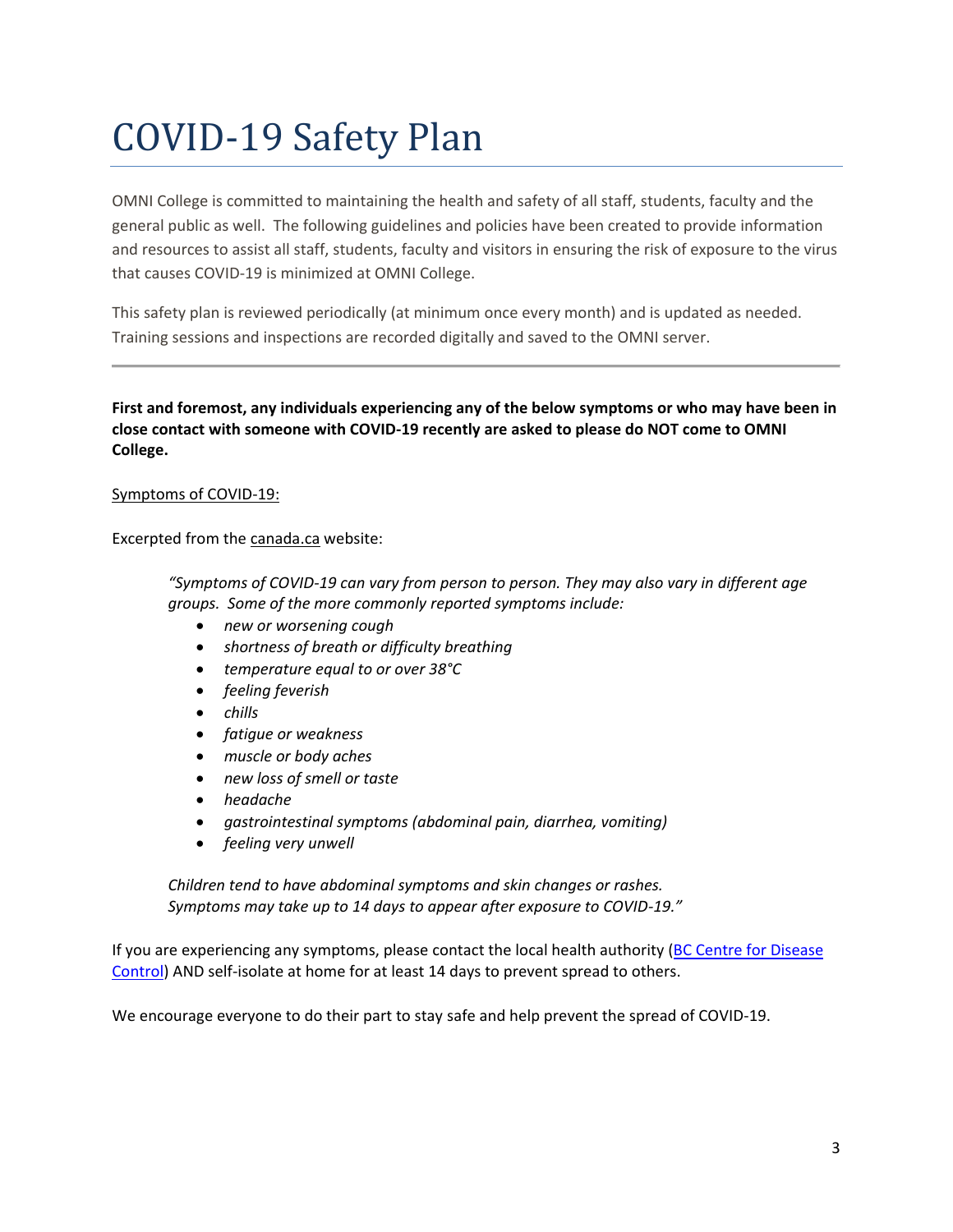# <span id="page-3-0"></span>**First Level of protection (elimination): Limiting the number of people on campus**

# <span id="page-3-1"></span>**Work From Home**

All OMNI College staff have been equipped to work from home. Teachers have been teaching classes virtually from home so that they and students do not need to be on campus as much. Some nursing labs and practicums must be taught on site, so in these cases the staff are not working from home 100% of the time.

#### <span id="page-3-2"></span>**Class Size Reduction**

Lab and practicum class sizes have been reduced to a **maximum of 20** at any given time to ensure that there is enough space to accommodate the group safely. This figure includes all individuals, whether students, staff or other.

| Room                                                | <b>Previous Capacity</b> | <b>New Capacity</b>        |
|-----------------------------------------------------|--------------------------|----------------------------|
| <b>Arbutus - Nursing Lab</b><br>91.94m <sup>2</sup> | 50                       | 20<br>$(4.6m2$ per person) |
| <b>Maple - Classroom</b><br>70.23 m <sup>2</sup>    | 39                       | $(4.13m2$ per person)      |
| <b>Administration</b><br>37.31m <sup>2</sup>        | 13                       | $(4.15m2$ per person)      |

Maximum classroom capacities have been significantly reduced to allow for physical distancing.

# <span id="page-3-3"></span>**Visitors**

Visitors may visit after school hours (between 3pm - 5pm Monday to Friday) to limit capacity in spaces and ensure physical distance from others.

Visitors must enter via the main entrance (unit #3130) and will be screened prior to entry.

Please call (604) 279-1800 to make an appointment prior to your visit.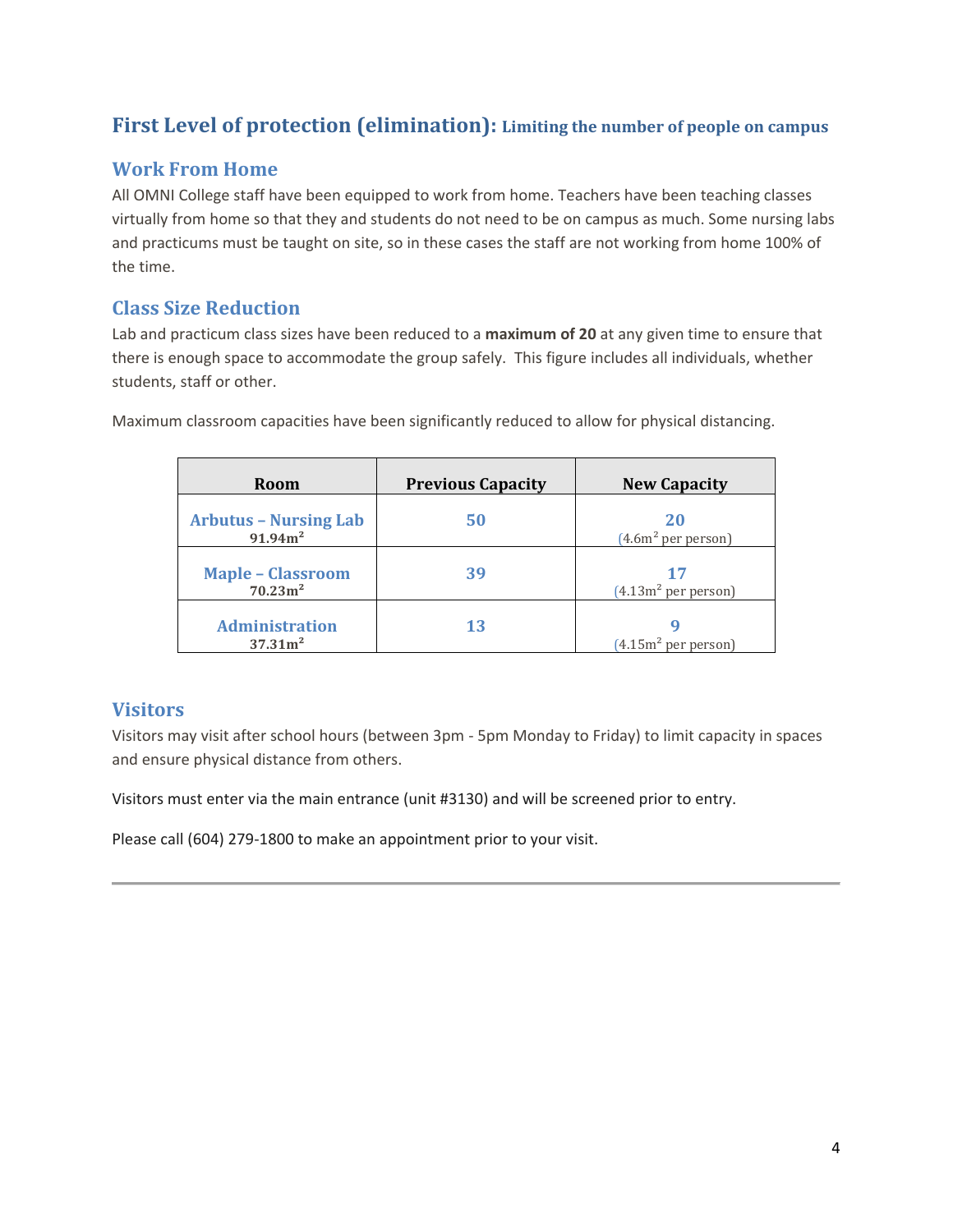# <span id="page-4-0"></span>**Second Level Protection (engineering): Barriers and Partitions**

Due to the nature of our nursing lab space and how we use it for skills practice, installing engineered barriers or partitions was not feasible. However, the nursing lab was newly-expanded in order to ensure all hospital beds, demonstration stations and equipment have been properly separated so they are at minimum 6 feet/2 meters apart and social distancing may be observed.

Classroom lecture sessions are held online through live, virtual classes so students are not physically in the classrooms and instructors are teaching online.

Some nursing simulations are conducted over live streaming from the lab for students to watch online from home.

# <span id="page-4-1"></span>**Third Level of Protection (Administrative)**

Rules and guidelines for staff and students:

### <span id="page-4-2"></span>**Monitoring of Staff and Students**

- All individuals entering the premises are required to first sanitize their hands at the campus entrance. Daily self-administered health checks are a personal responsibility. All staff, students, and visitors should ask themselves the health self-assessment questions posted at the campus entry prior to accessing the campus. Individuals experiencing any symptoms should not enter, return/stay home, consult the BC COVID-19 Self Assessment Tool to determine if testing is needed, and contact 811 or their healthcare provider for medical advice as necessary.
- Staff are trained on observable symptoms of COVID-19, as per Public Health Agency of Canada [\(https://www.canada.ca/en/public-health/services/diseases/2019-novel-coronavirus](https://www.canada.ca/en/public-health/services/diseases/2019-novel-coronavirus-infection/symptoms.html)[infection/symptoms.html\)](https://www.canada.ca/en/public-health/services/diseases/2019-novel-coronavirus-infection/symptoms.html)
- Staff conducts daily monitoring of students for visible cold, flu, fever or existing COVID-19 related symptoms. Should a staff member feel it necessary, they may choose to conduct a temperature check.
- If any symptoms are present, the General Manager, Wesley Bullock, must be notified and the individual will be asked to return home immediately.
- Any staff or students who have been sent home for these reasons shall not be allowed back into the school until a medical practitioner has confirmed they are clear of these symptoms and/or the person in question has been subject to self-isolation or quarantine for a period recommended by the public health authority (e.g. 14 days) or have tested negative for COVID-19 and can produce evidence of such.
- A daily attendance is taken of staff, students and visitors which can be provided, if necessary, to clinical authorities for the purpose of contact tracing. Due to personal privacy rights, the public health authority will conduct contact tracing should they deem necessary, not OMNI College.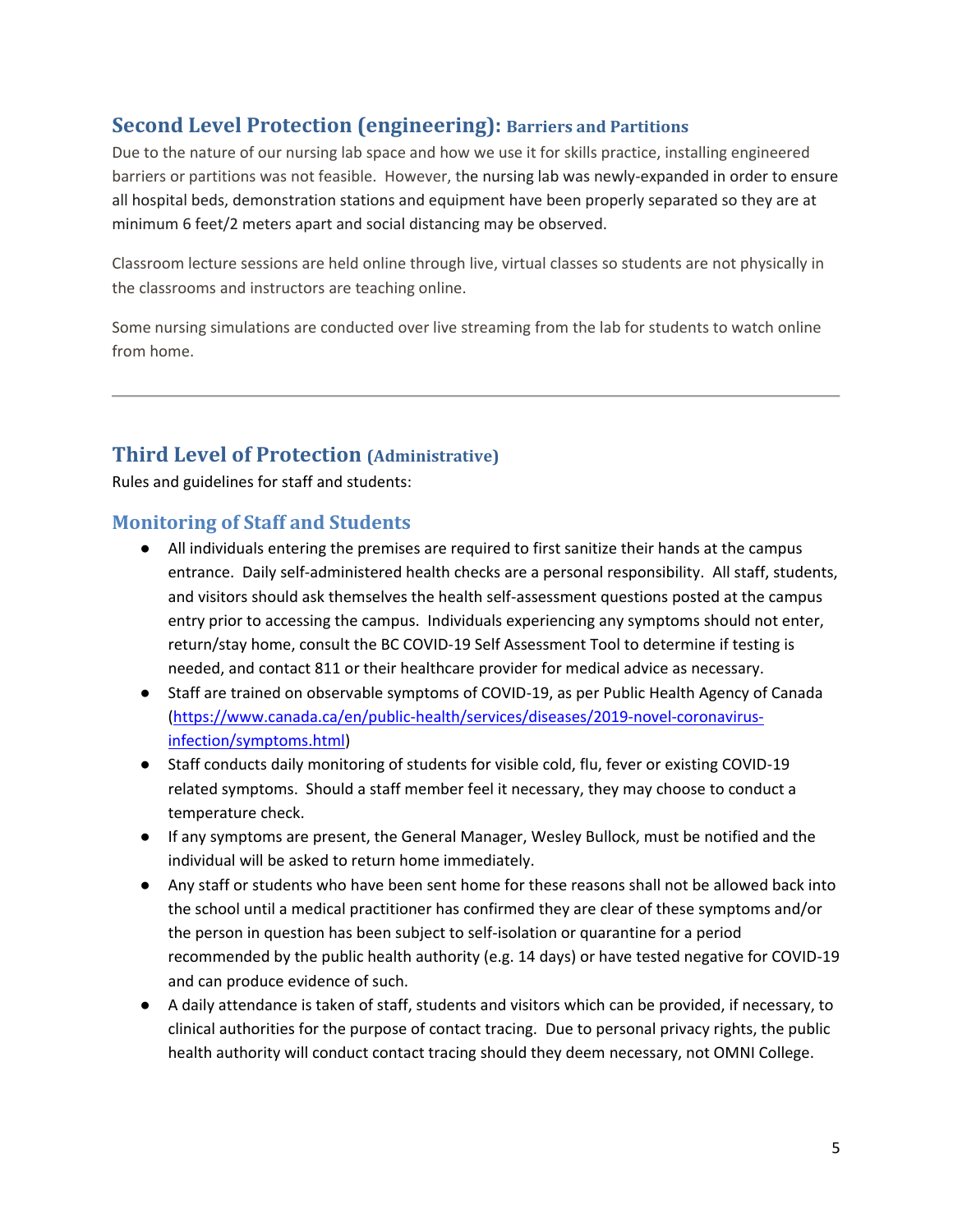# <span id="page-5-0"></span>**Physical Distancing**

OMNI College has introduced measures that will ensure adherence to physical distancing guidelines, as promoted by the Public Health Agency of Canada and provincial/territorial health authorities, both in the classroom and during circulation in the premises

• Occupancy in classrooms and communal spaces is managed to allow the recommended minimum distance between students and staff (2 metres). Classrooms have been arranged in such a way that should students be required to be physically present, they do not directly face one another. However, classes have shifted to online learning through live virtual sessions, so students are attending their classes from home and instructors are teaching online.

• Occupancy limit signage is displayed at the entrance of each classroom and common space including washrooms and break rooms.

• Timetables are staggered to reduce student contact between classes and during breaks, when necessary.

• Pedagogical models are adopted, if/when necessary, that manage higher risk activities such as group and pair work, providing guidance and alternative modes for communication and interaction to facilitate these activities.

• Management has established staffing schedules that reduce the in-person presence of staff on school premises (ie. allowing some staff to work from home where possible; staggering attendance to reduce the number of employees on site in a given day.)

# <span id="page-5-1"></span>**Sanitization**

Strict protocols on cleaning and disinfecting premises and other aspects of environmental health are observed, using hard-surface disinfectants as approved by the **Public Health Agency of Canada** and following guidelines from the [Centers for Disease Control and](https://www.cdc.gov/coronavirus/2019-ncov/community/disinfecting-building-facility.html) Prevention:

- Public spaces and communal areas are cleaned and disinfected multiple times per day, with emphasis on high touch surfaces such as front desk, door handles, desks, light switches, faucets, tables, shared computer equipment.
- Washrooms are cleaned and disinfected daily, with more frequent cleaning of high-touch washroom surfaces (e.g. flush handles, faucets).
- Students are required to wipe down all lab equipment and materials after each use. Disinfectant is provided in the labs and they are readily available at multiple sanitization stations throughout the campus. Lab faculty also conduct a thorough cleaning of all equipment used at the end of each day.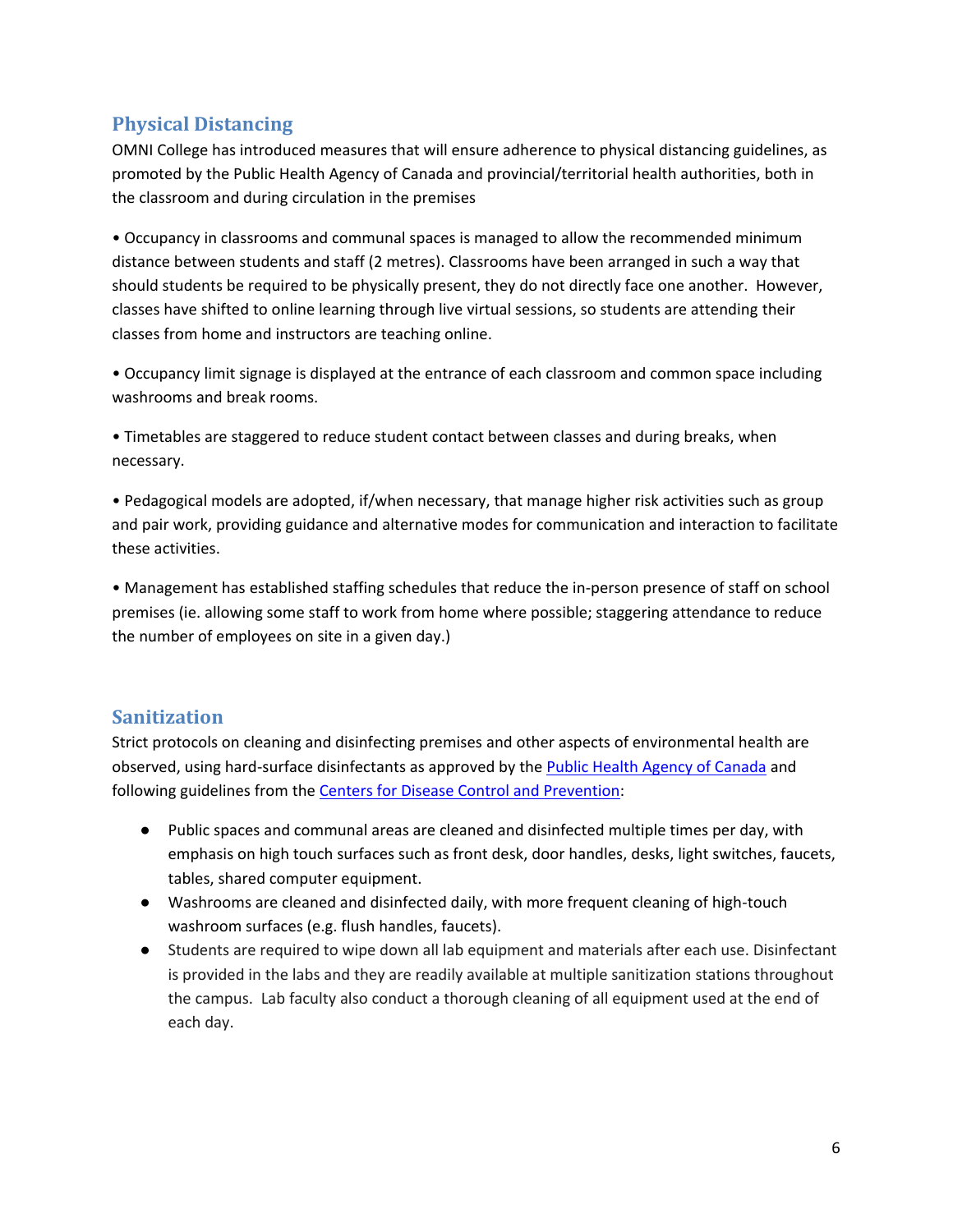# <span id="page-6-0"></span>**Staff and Student Hygiene**

- Numerous hand sanitizer dispensers are available in all communal spaces and classrooms. These hand sanitizers must always contain a minimum of 60% ethyl alcohol. The college only supplies products that are listed on the public health and government approved products [list.](https://www.canada.ca/en/health-canada/services/drugs-health-products/disinfectants/covid-19/list.html) These dispensers are checked daily to ensure they are not empty.
- Adequate hand-washing facilities, including soap, hand dryers or paper towels, are provided.
- Signage on proper hand-washing technique is displayed in all restrooms and sinks, such as that provided by the Public Health Agency of Canada [\(https://www.whsc.on.ca/Files/Resources/COVID-](https://www.whsc.on.ca/Files/Resources/COVID-19-Resources/covid-19-handwashing-eng.aspx)[19-Resources/covid-19-handwashing-eng.aspx\)](https://www.whsc.on.ca/Files/Resources/COVID-19-Resources/covid-19-handwashing-eng.aspx)
- Adequate respiratory hygiene products, (e.g. paper tissues) and closed bins for hygienic disposal is provided in all classrooms and common spaces.
- Signage on cough/sneeze etiquette is displayed in all classrooms and common spaces, such as this[: https://www.whsc.on.ca/Files/Resources/COVID-19-Resources/9929-tph](https://www.whsc.on.ca/Files/Resources/COVID-19-Resources/9929-tph-coveryourcough_poster_eng_Dec-2012_aoda_Toronto.aspx)[coveryourcough\\_poster\\_eng\\_Dec-2012\\_aoda\\_Toronto.aspx](https://www.whsc.on.ca/Files/Resources/COVID-19-Resources/9929-tph-coveryourcough_poster_eng_Dec-2012_aoda_Toronto.aspx)
- Any employee cleaning any common areas/high-touch surfaces must wash their hands with soap and hot water, per recommended hand washing instructions after completing the cleaning task and prior to performing any other duties.
- Student/staff orientation includes training on required hand washing, cough/sneeze technique. Staff and students are advised to wash their hands or use hand sanitizer at minimum:
	- upon arrival
	- before eating or drinking
	- before preparing food
	- after touching shared items
	- after using the washroom
	- after handling garbage
	- and before leaving the school

# <span id="page-6-1"></span>**Personal Protective Equipment**

Staff and students are expected to wear masks in all areas except for offices when only one person is present in the office.

#### <span id="page-6-2"></span>**When using a mask:**

- $\circ$  prior to putting it on, clean hands with soap and water or hand sanitizer, inspect the mask for holes or tears, identify the top (i.e., for surgical mask this means the side with a metal piece).
- $\circ$  identify the inside, place the mask on the face with the elastic over the ears and form it to the face over the nose, mouth, cheeks and chin (ensure there are no gaps, as best as possible).
- $\circ$  do not touch the front of mask during use (if you do touch it, clean/sanitize hands)
- $\circ$  replace the mask if it becomes damp immediately. To remove the mask, grasp it by the elastics and move it away from the face, discard immediately in an enclosed bin then clean/sanitize hands.
- o do NOT reuse single-use masks.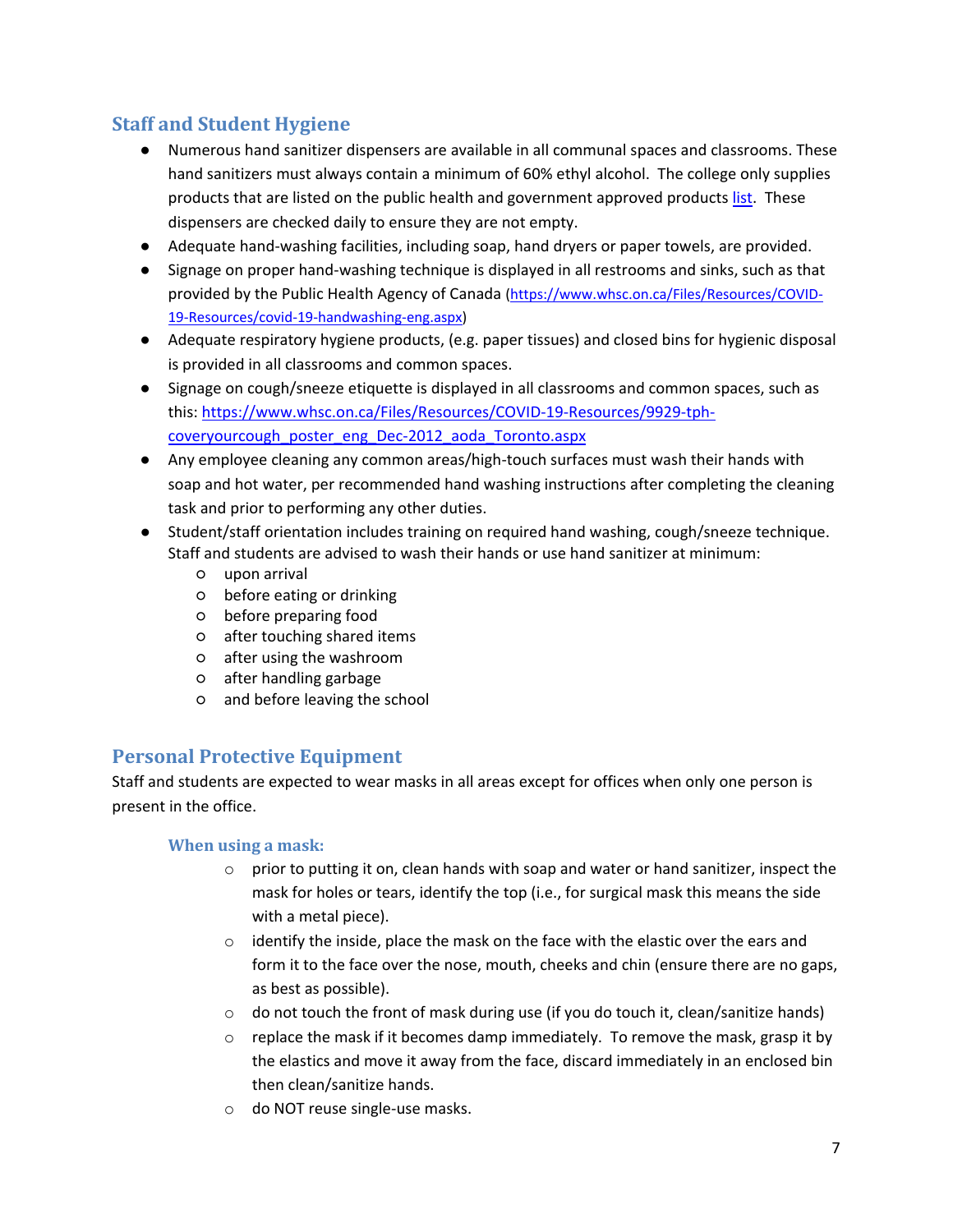The mask should cover your nose, mouth, and chin as illustrated below. If you're wearing a surgical mask, the blue side faces out while the white side is towards your face.



*\*image credit: UT Southwestern Medical Centre*

#### <span id="page-7-0"></span>**If Faculty, Staff or Students Develop Symptoms While At The Institution**

- The symptomatic individual will be separated from others immediately. They will be brought to the outside entrance landing, or to the designated private auxiliary office next to the GM's office if the weather outside is poor. The individual will be directed to return to their place of residence. Arrangements for private transportation (taxi, Uber or Lift) will be coordinated if required.
- If symptoms persist, the individual will be instructed to contact 8-1-1 or their local healthcare provider for further direction. The college may have access to take home antigen tests for the faculty, staff or students to self-administer. Check with the GM for more details.
- Staff will be responsible for cleaning and disinfecting the space where the individual was separated and any areas used by them (e.g., classroom, bathroom, common areas). This will be overseen by the General Manager.
- The individual will be advised that they will not be discriminated against for any diagnosis, and that should they test positive for COVID-19, the positive test may be shared but they will not be named.
- The General Manager will designate a staff member to check in with the individual by phone or email, at minimum, every 3 days (or more frequently depending on the severity of the illness).
- In the case of international students becoming ill, we will report the case with our regular weekly reports to EQA.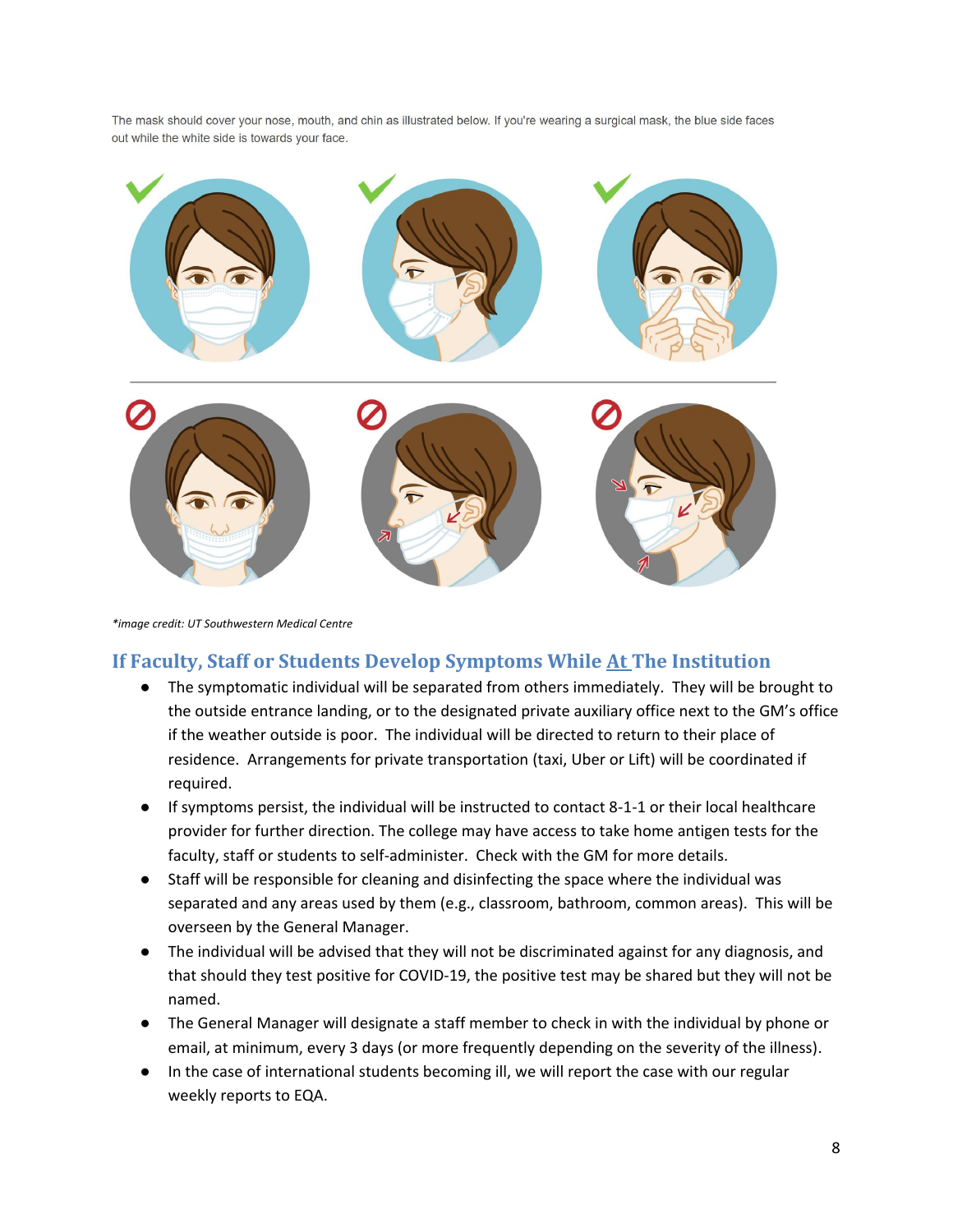# <span id="page-8-0"></span>**If Faculty, Staff or Students Develop Symptoms While Away From The Institution**

- The individual is encouraged to report their situation to their OMNI instructor or to the General Manager – whomever they feel more comfortable with.
- If they have not already done so, they will be instructed to take the [BC self-assessment](https://bc.thrive.health/covid19/en) online tool, and will be directed to our website or to [BC COVID-19 Collection Centres](https://experience.arcgis.com/experience/3862560c5a41418e9d78f4f81688e9d0) where they can get a list of local testing centres. The college may have access to take home antigen tests for the faculty, staff or students to self-administer. Check with the GM for more details.
- The individual will be advised that they will not be discriminated against for any diagnosis, and that should they test positive for COVID-19, the positive test may be shared but they will not be named.
- They will be directed to self-isolate immediately until their test results arrive. If positive, they will be instructed that they must continue to self-isolate for a minimum of 14 days and follow the instructions of the health authority.
- The college will contact the health authority to provide attendance records of students and staff over the last 14 days if necessary, in order to assist the health authority with contact tracing.
- An extra cleaning session will be scheduled immediately to conduct a thorough sanitization of the facility if the individual was on campus within the last 14 days.
- The General Manager will designate a staff member to check in with the individual by phone or email, at minimum, every 3 days (or more frequently depending on the severity of the illness).
- In the case of international students becoming ill, we will report the case with our regular weekly reports to EQA.

# <span id="page-8-1"></span>**Academic Concession Due to COVID-19**

Students who are sick must stay home. If they are not well enough to attend online classes from their home, or they miss any required in-person lab sessions due to COVID-19, this academic concession policy will apply. This applies to any student who, as a result of their daily self-assessment, is selfisolating, or is residing with someone who is required to self-isolate.

Students who miss portions of the course due to COVID-19 will, depending on the length of their absence and the severity of their illness, be either:

- a) Sent a study package so they can keep up from home
- b) Given access to recorded lab demonstrations, which students can then model and submit to instructors, videos of their own practice using provided materials and supplies
- c) Eligible to retake the missed modules during the next cohort

Once they are well enough to resume online classes from home, or when the health authority has given them clearance that they can return to in-person labs at the college, they may continue in their regular program together with their original cohort.

Students may send requests for Academic Concession to their instructor.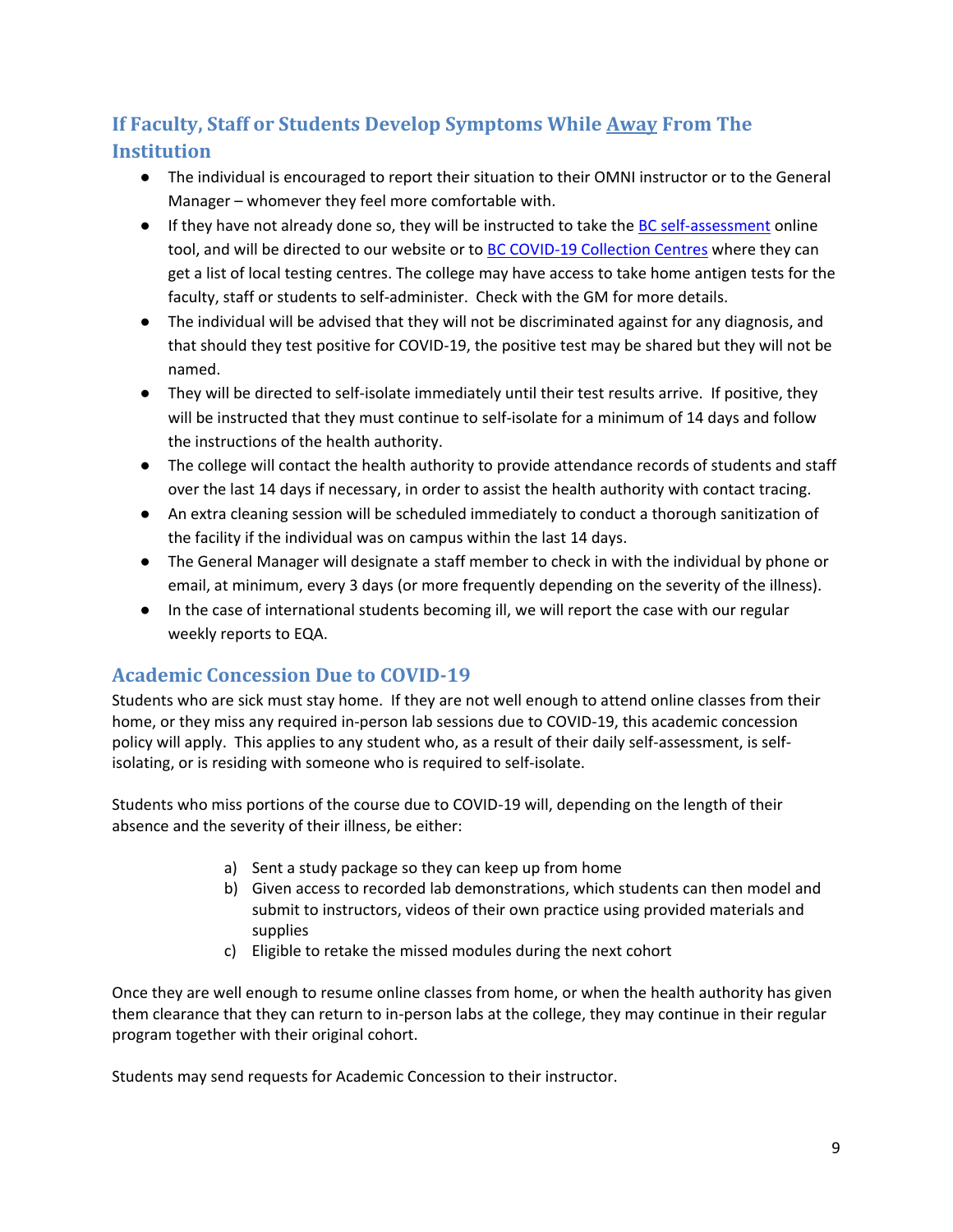# <span id="page-9-0"></span>**When can someone return to school if they have been required to self-isolate?**

If a student or staff member tests positive for COVID-19, the health authority will provide further instructions to the student or staff member on when they can return to school.

#### <span id="page-9-1"></span>**In the event of an outbreak**

At OMNI College, we define "outbreak" as 2 or more positive cases linked to our college campus.

If an outbreak of COVID-19 is identified on school premises:

- We will immediately notify Vancouver Coastal Health, in accordance with appropriate actions recommended by the Public Health Agency of Canada, and OMNI College will support the health authority as they lead the contact tracing efforts.
- The premises will be temporarily closed for 3 days to undergo deep cleaning and disinfection.
- All staff, students, and homestay families of students will be notified and advised to take necessary precautions, as recommended by the Public Health Agency of Canada.
- The college will continue to report cases and updates on the weekly reports to EQA.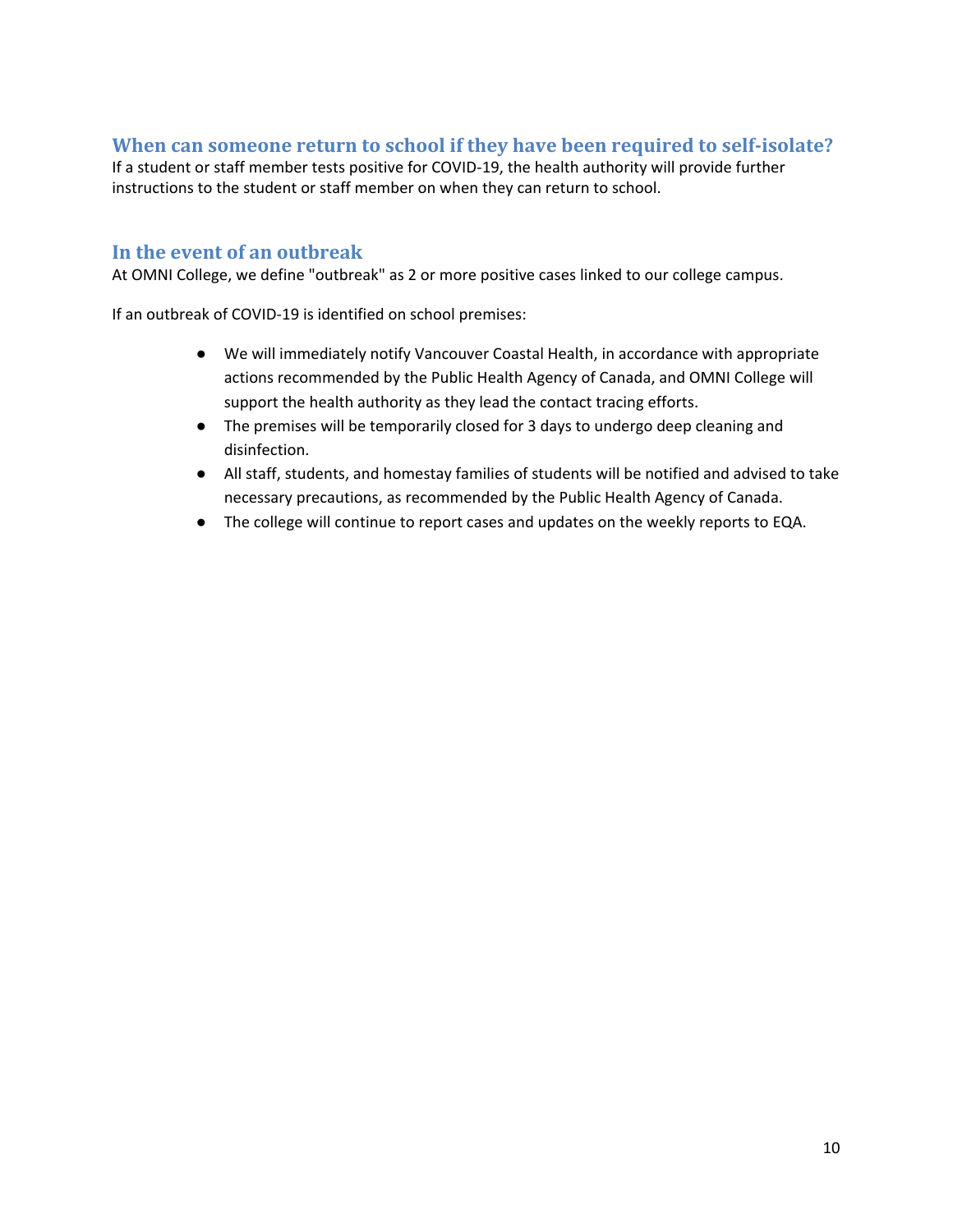# <span id="page-10-0"></span>**Pre-Arrival Planning & Post Arrival Supports:**

## <span id="page-10-1"></span>**International Students Entering Into Canada**

To prepare and support all international students coming to Canada and who are enrolled in OMNI College's programs, we have prepared a detailed COVID-19 International Student Arrival and Quarantine Guide. This guide includes a pre-arrival checklist and all the steps and information needed for a student to take the journey to Canada. The guide details preparations for before and during travel, upon arrival in Canada, testing and quarantine requirements before and during self-quarantine and what do to after self-quarantine. Access the guide [here.](https://www.omnicollege.com/wp-content/uploads/2022/04/OMNI-COVID-19-Intl-Student-Arrival-and-Quarantine-Guide_04272022.pdf)

### <span id="page-10-2"></span>**Mental Health and COVID-19**

Faculty, staff and students may be experiencing anxiety, depression or other mental health challenges arising from the COVID-19 pandemic. These resources are also listed on our website under "Student Resources".

- Resources are available to support the mental health and wellbeing of students including [Here2Talk](https://here2talk.ca/home) offering mental-health counselling available 24/7.
- Culturally-aware crisis support is available 24/7 to Indigenous people in B.C. through the KUU-US [crisis response service.](https://www.kuu-uscrisisline.com/)
- Faculty and staff can access counselling and wellness services through employee and family assistance programs.
- The Province offers a range of [virtual mental health programs and services](https://www2.gov.bc.ca/gov/content/health/managing-your-health/mental-health-substance-use/virtual-supports-covid-19?bcgovtm=20200319_GCPE_AM_COVID_4_NOTIFICATION_BCGOV_BCGOV_EN_BC__NOTIFICATION) to support mental health and wellness.

ADDITIONAL RESOURCES

● Mental Health Commission of Canada - National Standard for Psychological Health and Safety in [the Workplace](https://www.mentalhealthcommission.ca/English/what-we-do/workplace/national-standard)

Always remember that COVID-19 can infect anyone, regardless of age, race, gender, social-economic background, country of origin etc. We can all do our part to reduce stigma around COVID-19. Access anti-stigma information on the Government of Canada website [here.](https://www.canada.ca/en/public-health/services/publications/diseases-conditions/covid-19-testing-reducing-stigma.html) To quote BC's Provincial Health Officer, Dr. Bonnie Henry: "Be Kind, Be Calm, Be Safe".

#### <span id="page-10-3"></span>**Staying In Contact During Quarantine**

Each newly arriving international student, who does not qualify for the [fully vaccinated exemption,](https://travel.gc.ca/travel-covid/travel-restrictions/covid-vaccinated-travellers-entering-canada#entry-vaccinated) is required to self-report to our General Manager at minimum every 3 days during the 14-day mandatory quarantine period.

This self-report must be done before 10am PST on Mondays and Thursdays.

This will be to keep ongoing communication with the student should further support be required, to report any symptoms of COVID-19 so that we may help case manage each individual's situation as necessary, as well as to ensure the quarantine requirement is upheld. The General Manager will notify Vancouver Coastal Health of any compliance issues within the 14-day mandatory quarantine period.